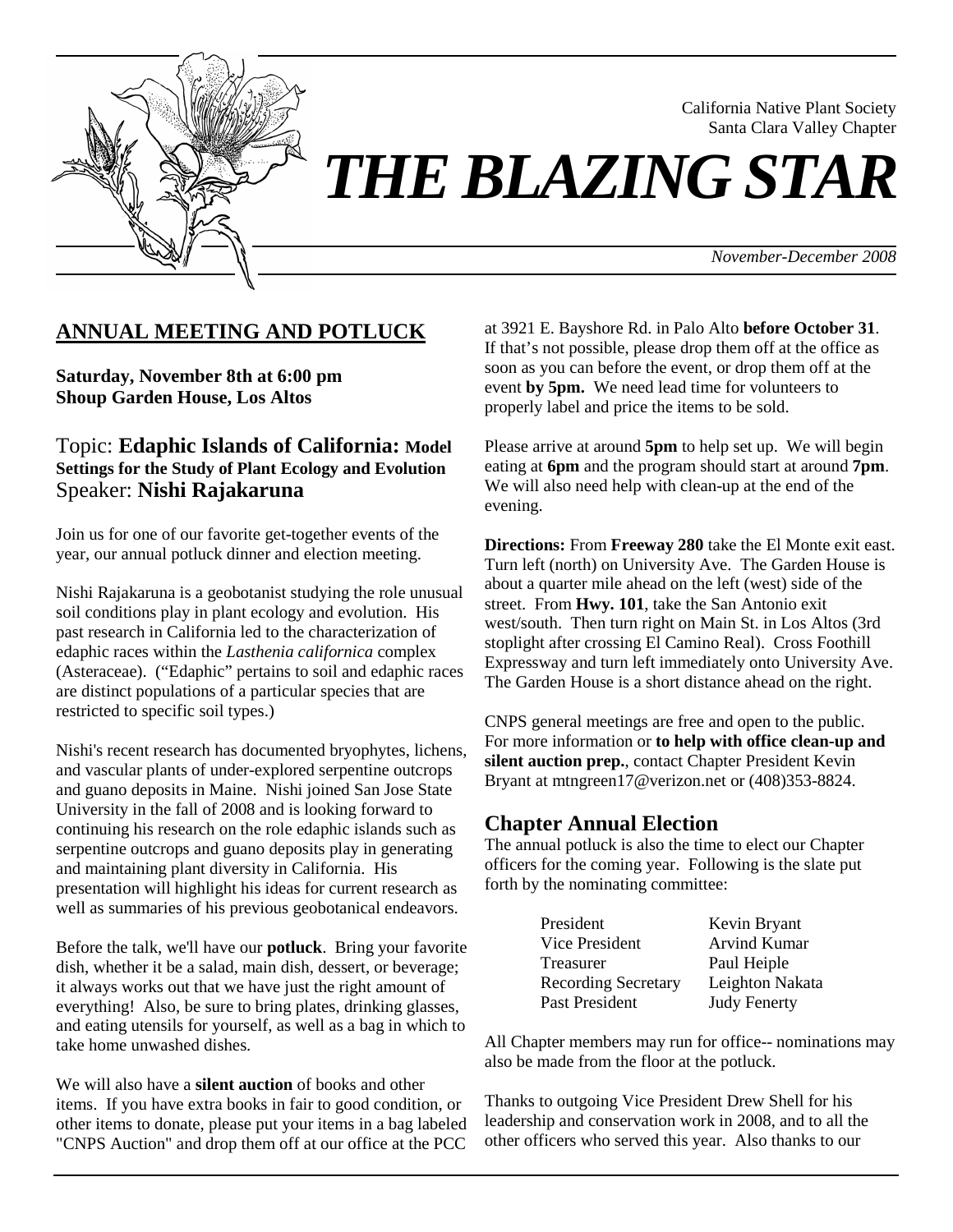nominating committee: Kevin Bryant, Drew Shell, Georgia Stigall, Stephen Buckhout, Paul Heiple, and Arvind Kumar.

By the way, we are still looking for volunteers to serve in other, non-officer Board positions, especially **Publicity Chair and Education Chair.** Contact any of the Chapter officers (see list on page 5) if you have any input on any of the open positions.

# **CHAPTER ACTIVITIES**

## **Native Plant Nursery**

Our regular native plant nursery work sessions take place every **Wednesday,** from **noon to 3pm**. Bring garden gloves, sunhat, clippers, and your lunch if you like. Other tools will be provided at the nursery. Knowledge of plants is not necessary: your willingness to help is all that's required.

If you missed out on our Chapter's fall sale, plants can still be purchased at the nursery on Wednesdays during the work sessions **until Dec. 3** (checks only please). For more information, contact Jean Struthers at (650)941-2586 or JeanStruthers@att.net; or Ray Deutsch at (650)365-6136 or henrymarsh@yahoo.com.

**Directions**: Hidden Villa is located on Moody Road west of Foothill College. From Hwy 280 in Los Altos Hills, take the Moody Road exit and head west. Two miles west of Foothill College, look for the Hidden Villa sign and driveway on the left. Proceed over the bridge, and park in the visitor center parking lot to your right. The Native Plant Nursery is at the greenhouse just beyond the visitor center.

## **Gardening with Natives**

Gardening with Natives (GWN) is a special interest group within the Chapter which meets on the first **Thursday** of each month. The group is open to all, and includes a mix of seasoned native plant gardeners as well as beginners. Newcomers are always welcome.

## **Sustainable Landscaping**

**A talk by Stephanie Morris & Sherri Osaka Thursday, November 6, 7-9pm**  PCC, 3921 E. Bayshore Road, Palo Alto

Gardening with California native plants is an excellent way to reduce water use and create habitat for a sustainable planet, but there are many other ways to "green" your

garden. Stephanie Morris and Sherri Osaka have their own businesses designing with sustainability in mind. They are two of the four co-founders of the Sustainable Landscape group and have been meeting and discussing ecological practices for over six years.

Stephanie and Sherri will focus on the natural cycles in a landscape and present ways to work with them, reducing energy, water, and materials while improving the "natural capital" of a garden. They will display sample materials and provide online access to a web site containing even more information for delving deeper.

**Directions to the PCC:** PCC (Peninsula Conservation Center), 3921 E. Bayshore Road, Palo Alto. From Highway 101, take the "San Antonio North" exit, get immediately into the left-hand turn lane, and turn LEFT onto East Bayshore. This will curve around to the left, then right. Turn right on Corporation Way. Then turn into the first driveway on your left, which leads to the PCC parking lot. The meeting is in the Raptor Suite on the first floor, accessible from the parking lot.

**Gardening for Hummingbirds A talk by Freddy Howell & Arvind Kumar Thursday, December 4, 7-9pm**  Saratoga Library, 13650 Saratoga Avenue, Saratoga

Who isn't charmed by these iridescent visitors to the garden? Find out which hummingbirds are likely to be seen in the Bay Area, and how to attract them to your garden.

Freddy Howell, the owner of Wild Bird Center of Los Gatos, has years of birding experience. Arvind Kumar has been growing native plants for over eight years. Handouts (bird lists and plant lists) will be available.

**Directions to the Saratoga Library:** From Highway 85, take the Saratoga Avenue exit. At the light, turn on Saratoga Avenue (**northbound** travelers turn left on Saratoga Ave; **southbound** travelers turn right on Saratoga Ave.) Go past Fruitvale, and then take the first driveway on the left into the Library parking lot.

For more information on the Gardening with Natives group, visit its website at **www.GardeningWithNatives.com**. GWN maintains a Yahoo group with over 500 members, a true resource for native plant gardeners in this area. To join the Yahoo group, visit **groups.yahoo.com/group/ GardeningWithNatives**. To contact the GWN Steering Committee, email GardeningWithNatives@yahoo.com or call Arvind Kumar at (408)715-7020.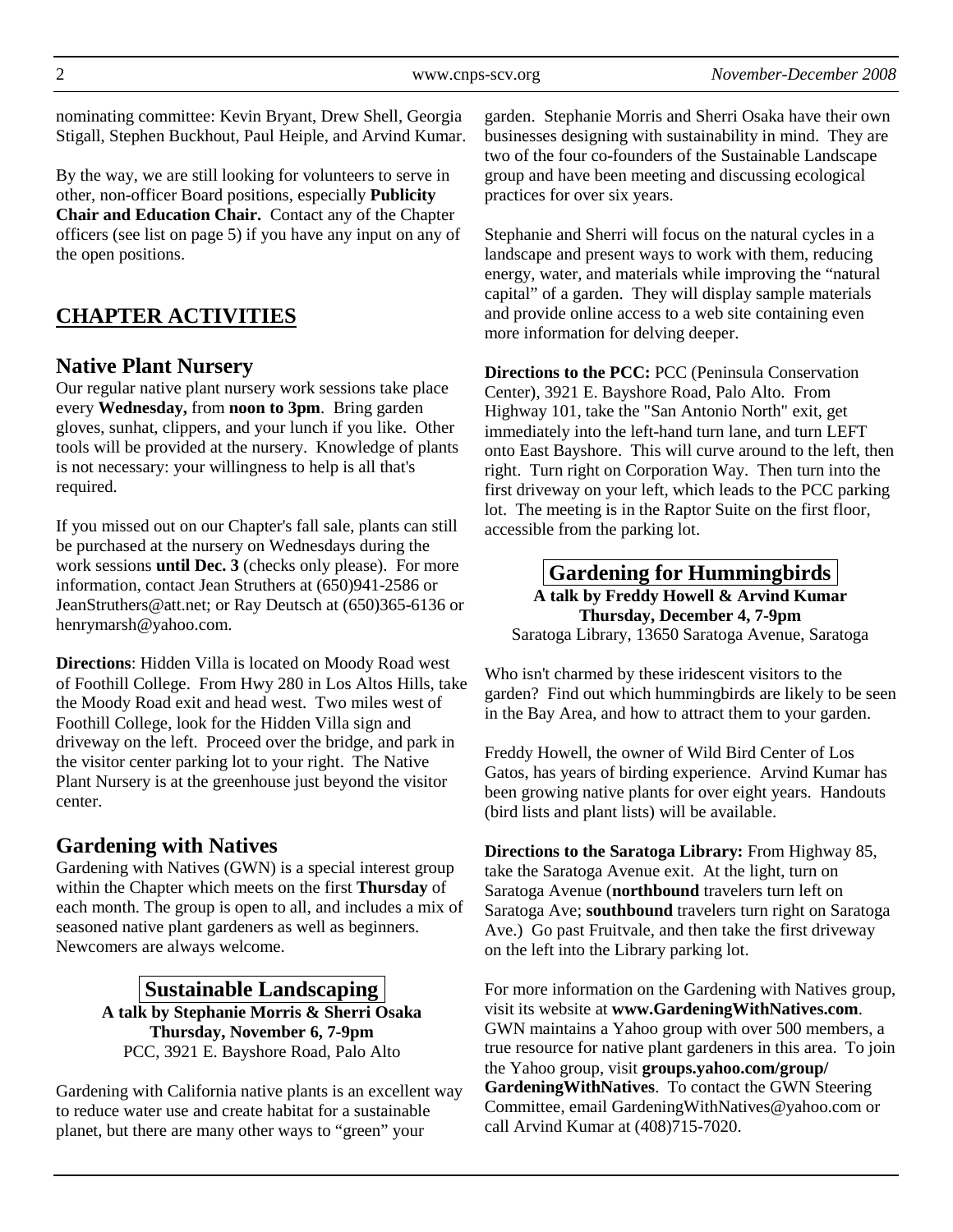## **Welcome New Outreach Coordinator**

We're happy to welcome **Toni Gregorio-Bunch** as our new Chapter Outreach Coordinator. In this newly created Board position, Toni will become the contact person and volunteer coordinator for the many outreach events in which CNPS is invited to participate.

We are asked each year to set up tables at Earth Day events, Eco-Fairs, and other green events. These venues are great opportunities to spread the word about the importance of native plants, and we'd like to be able to attend more of them. We need more volunteer people power to attend more events, so if you or someone you know loves native plants and wants to lend a hand on these fun outings, contact Toni at (408)373-4497 or tonig@flash.net.

No expert knowledge of native plants is required. If you have ideas for outreach opportunities for CNPS, contact Toni or Chapter President Kevin Bryant. Kevin may be reached at mtngreen17@verizon.net or (408)353-8824.

## **Other Chapter Groups and Activities**

The upcoming dates and contact information for some of our other regular Chapter activities are as follows:

| <b>Activity</b> | <b>Dates</b>            | <b>Contact</b>        |  |
|-----------------|-------------------------|-----------------------|--|
| <b>Native</b>   | <b>Saturdays and</b>    | Phil Higgins          |  |
| <b>Hill</b> at  | <b>Sundays at 9am -</b> | phidor@juno.com or    |  |
| Foothill        | see Phil's email list   | $(650)941 - 4752.$    |  |
| College         | for dates               |                       |  |
| <b>Photo</b>    | <b>Monday</b>           | Patrick Gallagher     |  |
| Group           | December 15             | (408)483-9366 or      |  |
| at PCC          |                         | drrust@greenisles.com |  |
| <b>Keying</b>   | <b>Fridays, October</b> | David "Tex" Houston   |  |
| with            | 24, November 21,        | tex009@sbcglobal.net  |  |
| <b>Natives</b>  | and December 12         | or Sally Casey at     |  |
|                 |                         | (408) 377-0989        |  |

## **IN MEMORIAM**

**Clifford L. Schmidt**, 82, one of the founding members of our Chapter, passed away on April 23, 2008. He authored the treatment of *Ceanothus* in *The Jepson Manual* and in the *Flora of North America*. He was born in Los Angeles on March 27, 1926 and spent his early years in Texas and Bakersfield, California. Upon graduating from Kern County High School in 1943, Cliff joined the Navy. He served during WWII on the U.S.S. Canberra. Cliff received his baccalaureate and masters degrees from San Jose State University and his doctorate at Stanford University in the field of biology.

During his career he taught at San Jose State University and spent two summers in the Pacific Studies program on Saipan and Palau. After his retirement, the family moved back to Salem where he was able to continue his research as a courtesy professor at Oregon State University.

Cliff loved learning and was always a student and a teacher.



### **California Wild Grape (***Vitis californica)*

**Found in nature by stream banks, California grape is an adaptable and attractive addition even to dry gardens. This deciduous vine comes to life in spring with gray-green leaves that mature to green. In summer, it is laden with bunches of purple berries that attract birds the rest of the year. The small grapes have large pits, but when crushed and filtered make the best tasting juice you've ever had. In fall, depending on the**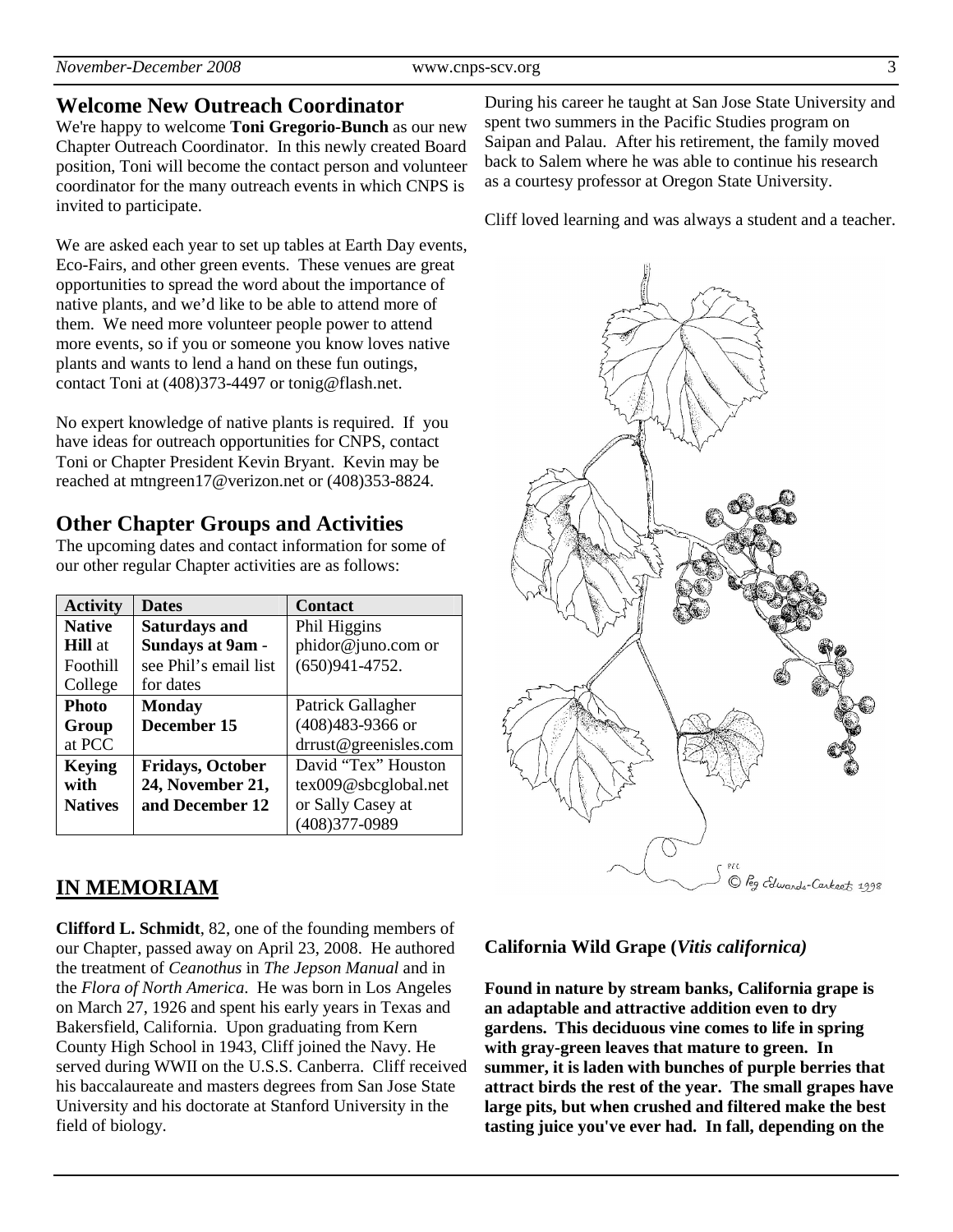**cultivar, the leaves turn wine red ('Roger's Red') or yellow ('Walker Ridge'). The leafless, gnarly, sinuous trunks of mature vines form an attractive element of the winter garden, whether trained on a trellis, fence, or on the ground. In a small garden, this vigorous vine is easily controlled through reduced watering and judicious pruning. Viticulturists have used it for years as rootstock for their wine grapes due to its robustness and disease-resistance.—***Arvind Kumar*

# **CHAPTER SERVICE OUTINGS**

## **Habitat Restoration at Edgewood Park**

Join us as we remove invasive exotic plants and protect Edgewood's sensitive habitats. **Friday weeding sessions, starting at 9am**, occur year-round. Wednesday evening and special Saturday morning sessions will resume next spring.

For details, including schedules and meeting places, see our Weed Warriors website at **edgewood.thinkersrus.net**, contact Paul Heiple at (650)854-7125 or pheiple@ gmail.com, or email John Allen at jcakwa@earthlink.net.

# **CHAPTER FIELD TRIPS**

Chapter field trips are free and open to the public. They are oriented to conservation, protection and enjoyment of California native plants and wildlife, and we adhere to all rules and guidelines for the lands on which we are visiting.

**In our region it is very important to be prepared for hiking on rugged & steep terrain, wide temperature ranges and rapidly changing conditions at any time of year. All participants should wear sturdy footwear and carry sufficient water, sun protection, food, clothing layers, personal first aid and other supplies you may need. If you have any questions about your ability to participate in a particular field trip, please contact the trip leader in advance.** 

#### **Sat Nov 15 Lexington Reservoir County Park**

When people speak of fantastic native plant habitats in the South Bay, Lexington Reservoir County Park may not be the first place mentioned. It's true that much of the habitat is very weedy due to the disturbance created by the operation of the reservoir, but it's also true that a few plant distribution surprises can be found in this area. Come see a riparian area dominated by sandbar willow (*Salix exigua*), an isolated population of serviceberry (*Amelanchier* 

*utahensis*), a hybrid oak or two (likely *Quercus x chasei*), and impressive evidence of beaver (*Castor canadensis*) activity, all within the San Andreas Fault rift zone.

Come prepared to cross the creek once or twice, and to do some minor bushwhacking through weed infested areas. Total distance will be less than 2 miles, and we expect to spend less than 4 hours on this exploration.

After the field trip, there will be an optional historical exploration of low water areas of the reservoir where the former town of Lexington is partly revealed.

We will meet at **10:30am**. Please contact Kevin Bryant at mtngreen17@verizon.net or (408) 348-9470 for trip details including meeting place and to **reserve your spot** on this field trip. Heavy rain cancels.

## **CNPS CONSERVATION CONFERENCE**

Members may be interested in attending the **CNPS Conservation Conference: Strategies and Solutions**, to be held **January 17-19, 2009** in Sacramento.

The conference features over 200 accomplished presenters in 13 session topics including: mitigation, habitat fragmentation, environmental policy, conservation genetics, and much more—highlighting the latest science and policy strategies and solutions related to native plants and habitat conservation in California.

Keynote speakers include environmental justice and clean energy advocate **Jerome Ringo**; Professor **Steven Hopper**, Director of the Royal Botanic Garden; and naturalist, educator, artist, and author **John (Jack) Muir Laws**, who presented at our July General Meeting. Contributions are being sought for a **silent auction** to benefit CNPS. For details visit the conference home page and click on the link in the right sidebar labeled Silent Auction Donations.

The early registration deadline is **November 15.** For more information visit **www.cnps.org/cnps/conservation/conference/2009 .**

## **ANNOUNCEMENTS**

*News and Activities from Other Organizations*

## **Native Garden at Overfelt Park in San Jose**

Gifted to the City of San Jose in 1959 by Mildred Overfelt, the 33-acre Overfelt Park in the heart of San Jose is the site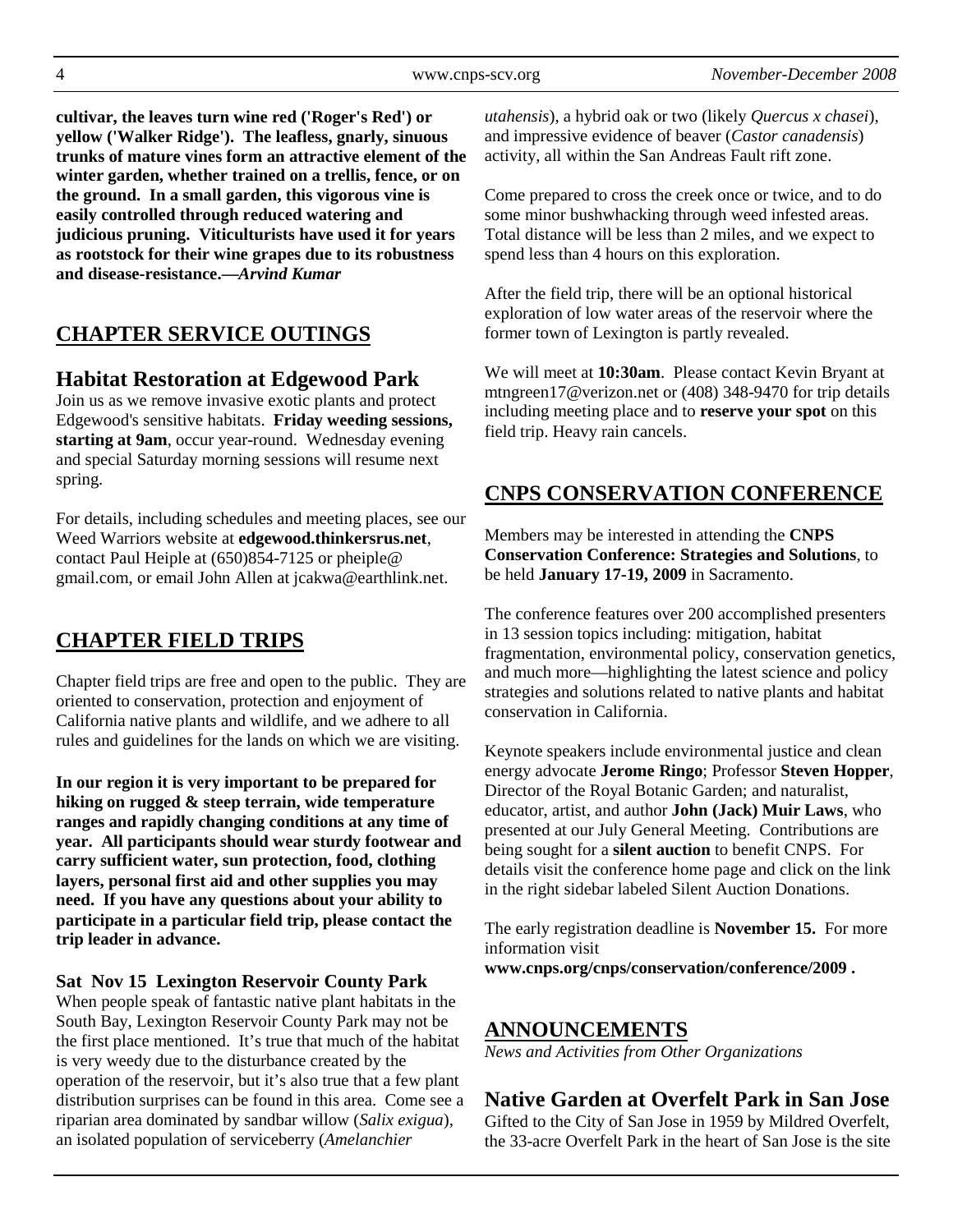of the Chinese Cultural Garden, a fragrance garden, and three lakes. It also has a large area devoted to California native plants.

Park gardener Sheila Strand is working to establish a **native plant garden** for the enjoyment of the visitors. Over the last year, she has worked hard to control invasive plants, and the area is now ready for planting and mulching. For this, she is seeking help from the wider community in the form of **native plant and seed donations, or volunteer time for planting, mulching, and other gardening task**s. Volunteers from the neighborhood are especially welcome. She works **Tuesday through Saturday from 7am to 3:30pm** and would love to have any volunteers who can work within that schedule.

The park is located at 368 Educational Park Drive (at the corner of McKee Road), San Jose. Sheila can be reached at (408)516-7027.

## **Lake Cunningham Saturday Workdays**

The **California Native Garden** at Lake Cunningham Regional Park, 2305 S. White Road in San Jose, welcomes volunteers to help with invasive plant removal, mulching, planting, and watering. Workdays are **Saturdays, 9-11am.**

The California Native Garden project aims to remove invasive plants from a 1-acre area and beautify it with California native wildflowers, perennials, and shrubs; to provide summer shade through native tree planting; to encourage community participation and ownership; to create a sustainable, low-maintenance landscape; to enhance nature-based recreation; and to create habitat for birds and wildlife.

For more details, visit our website at

**groups.yahoo.com/group/lakecunninghamvolunteers**, or contact Arvind Kumar at chhaprahiya@yahoo.com, or (408)715-7020.

### **The Wayne Roderick Lectures Winter 2008-2009**

The Regional Parks Botanic Garden in Berkeley invites members to attend the Wayne Roderick Lectures, a series on botanical topics that honors that famed and beloved friend of CNPS and former director of the Garden.

The lectures take place most Saturday mornings November through February starting at **10:30am** and are free to the public. For more information, visit **www.nativeplants.org**, call (510)841-8732 or email bgarden@ebparks.org.

**Topics for November and December, 2008:** 

| <b>Nov</b> | <b>Topic</b>                          | <b>Presenter</b> |
|------------|---------------------------------------|------------------|
| 1          | From summer on the Shasta limestones  | <b>Steve</b>     |
|            | to spring at Mt. Lassen               | Edwards          |
| 8          | Reconnaissance botany and             | <b>Steve</b>     |
|            | volcanology of the Clear Lake region  | Edwards          |
| 15         | Managing vernal pool grasslands for   | Jaymee           |
|            | biodiversity using grazing and fire   | Marty            |
| 22         | The California deserts, an ecological | <b>Bruce</b>     |
|            | rediscovery                           | Pavlik           |

| <b>Dec</b> | <b>Topic</b>                           | <b>Presenter</b> |
|------------|----------------------------------------|------------------|
| 6          | Studying the flora of the Sandia       | Dick             |
|            | Mountains, New Mexico, and some        | <b>O'Donnell</b> |
|            | special places in California           |                  |
| 13         | Prioritizing conservation of redwood   | Laura.           |
|            | forests using geographic information   | Kindsvater       |
|            | systems (GIS): the master plan for the |                  |
|            | redwoods                               |                  |
| 20         | The last days of Livermore             | <b>Steve</b>     |
|            |                                        | Edwards          |

## **CHAPTER OFFICERS FOR 2008**

To learn more about volunteering with the Chapter, to ask any other questions or to give suggestions, please contact one of our officers listed below.

| <b>Title</b>      | <b>Name</b>   | <b>Phone</b> | Email          |
|-------------------|---------------|--------------|----------------|
| <b>President</b>  | Kevin         | (408)        | mtngreen $17@$ |
|                   | <b>Bryant</b> | 353-8824     | verizon.net    |
| <b>Vice</b>       | Drew          |              | Dshell@        |
| <b>President</b>  | Shell         |              | microsoft.com  |
| <b>Recording</b>  | <b>OPEN</b>   |              |                |
| <b>Secretary</b>  |               |              |                |
| <b>Treasurer</b>  | Paul          | (650)        | pheiple@       |
|                   | Heiple        | 854-7125     | gmail.com      |
| <b>Past</b>       | Judy          | (408)        | judy@          |
| <b>President</b>  | Fenerty       | 655-3493     | fenerty.com    |
| <b>Officer</b> at | Georgia       | (650)        | georgiastigall |
| Large             | Stigall       | 941-1068     | @yahoo.com     |

To join our Chapter email list please send your request to judy@fenerty.com.

**DEADLINE FOR THE NEXT** *BLAZING STAR* 

### **Saturday, December 6, 2008**

**Email: mattsson@surfpix.net Phone: (408)255-3767**